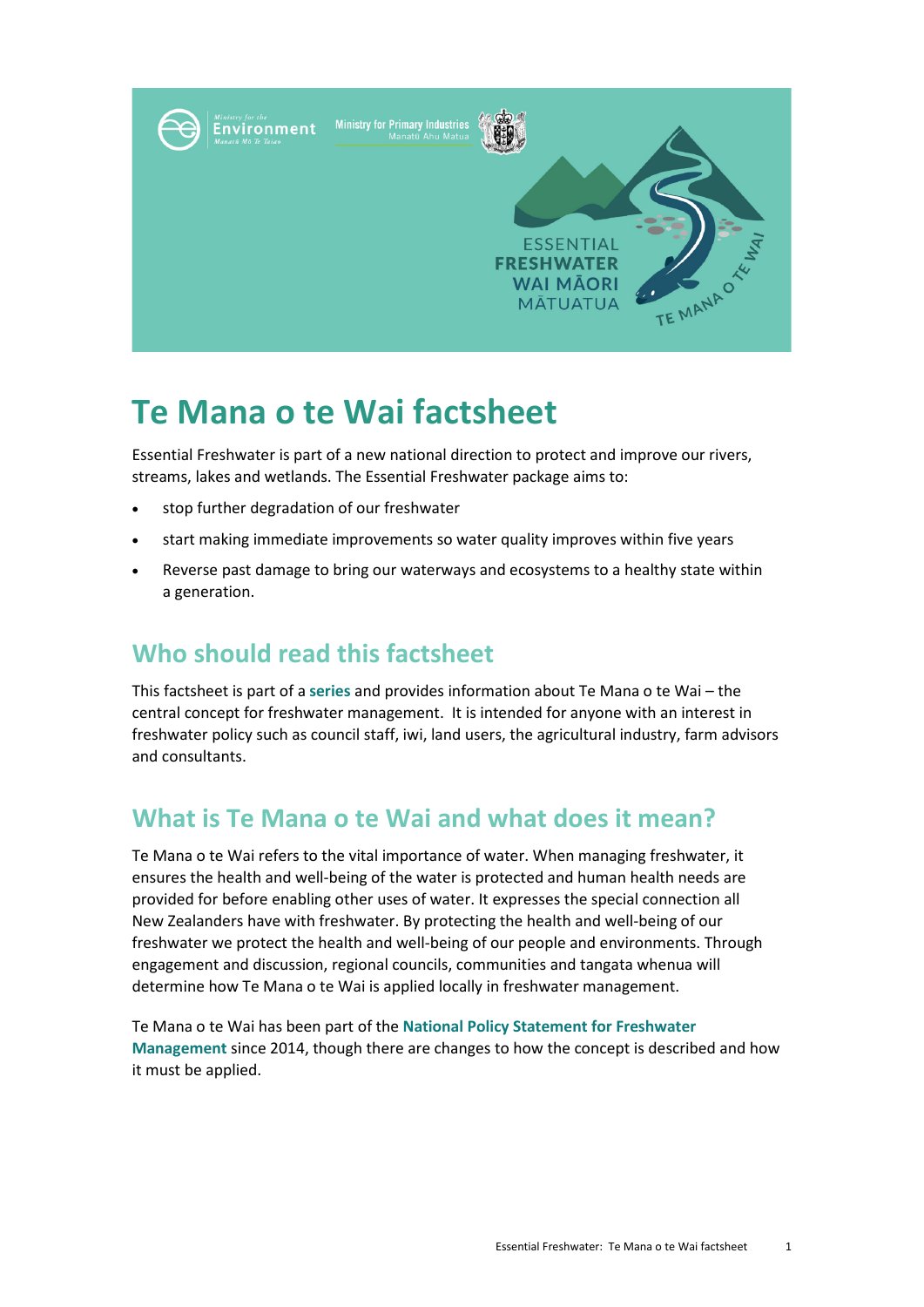#### **The National Policy Statement for Freshwater Management 2020**

The National Policy Statement for Freshwater Management 2020 (**[NPS-FM](https://www.mfe.govt.nz/publications/fresh-water/national-policy-statement-freshwater-management-2020) 2020) is part of the**  Essential Freshwater package. It provides national direction which regional councils translate into action on the ground through their regional policy statement and regional plans and city and district councils through their district plans. It replaces the NPS-FM 2017.

## **Overview of Te Mana o te Wai**

The NPS-FM 2020 strengthens and clarifies Te Mana o te Wai by providing stronger direction on how Te Mana o te Wai should be applied when managing freshwater.

#### **1. Te Mana o te Wai must inform how the NPS-FM 2020 is implemented**

- a. Te Mana o te Wai imposes a hierarchy of obligations. This hierarchy means prioritising the health and well-being of water first. The second priority is the health needs of people (such as drinking water) and the third is the ability of people and communities to provide for their social, economic and cultural well-being. The hierarchy does not mean, however, that in every case the water needs to be restored to a pristine or prehuman contact state before the other needs in the hierarchy can be addressed.
- b. The six principles of Te Mana o te Wai in the NPS-FM 2020 inform its implementation (see text box below).

#### **The six principles**

**Mana whakahaere**: the power, authority, and obligations of tangata whenua to make decisions that maintain, protect, and sustain the health and well-being of, and their relationship with, freshwater

**Kaitiakitanga**: the obligation of tangata whenua to preserve, restore, enhance, and sustainably use freshwater for the benefit of present and future generations

**Manaakitanga**: the process by which tangata whenua show respect, generosity, and care for freshwater and for others

**Governance:** the responsibility of those with authority for making decisions about freshwater to do so in a way that prioritises the health and well-being of freshwater now and into the future

**Stewardship**: the obligation of all New Zealanders to manage freshwater in a way that ensures it sustains present and future generations

**Care and respect**: the responsibility of all New Zealanders to care for freshwater in providing for the health of the nation

#### **2. Giving effect to Te Mana o te Wai**

Regional councils must give effect to Te Mana o te Wai by actioning the five key requirements of Te Mana o te Wai - for example, regional councils must apply the hierarchy of obligations when implementing the NPS-FM 2020. See figure 1 for further detail on the requirements.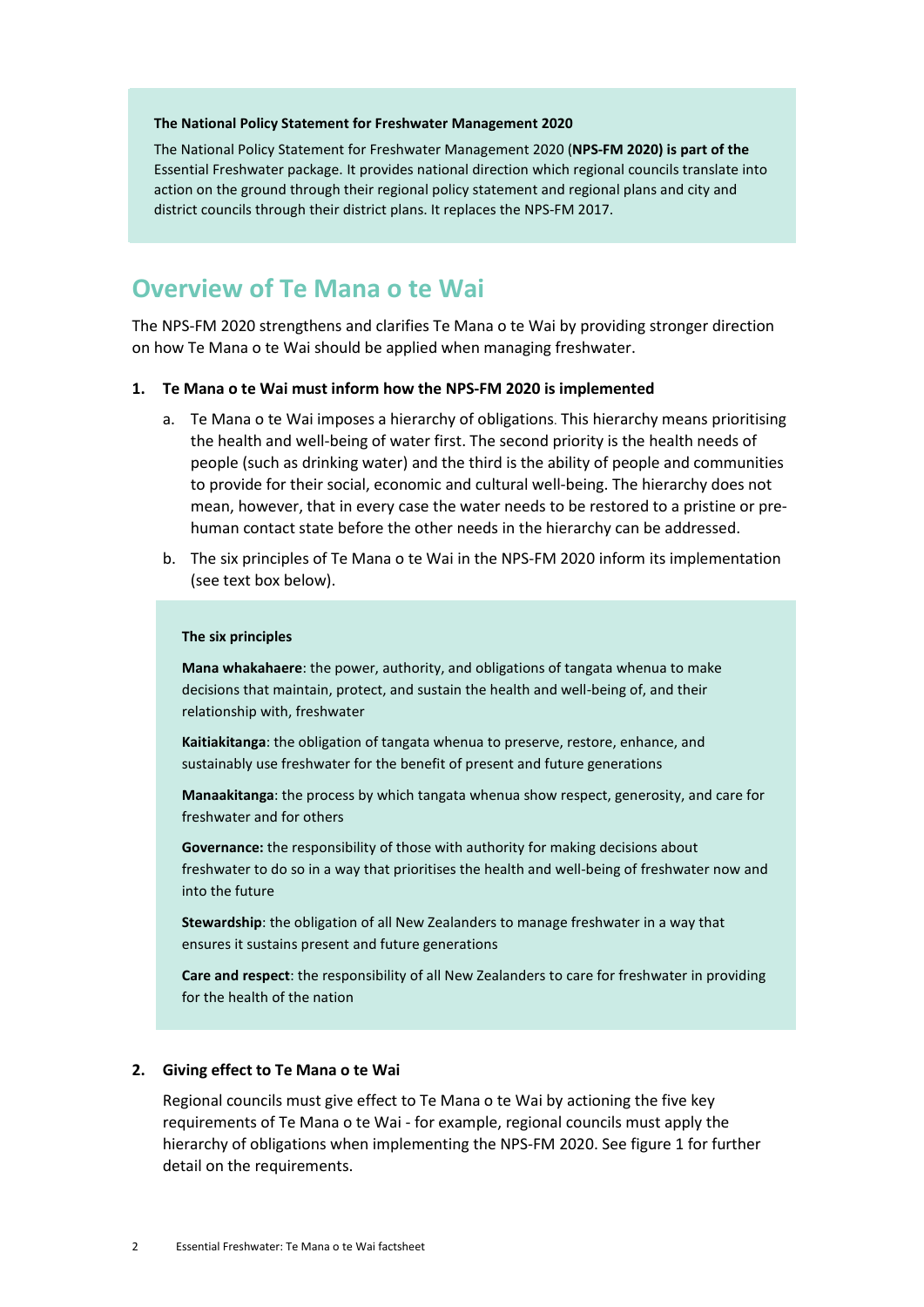### **3. Long-term visions for freshwater**

To give effect to Te Mana o te Wai regional councils must develop a long-term vision through discussion with communities and tangata whenua. Establishing a long-term vision for a waterbody means capturing the needs and aspirations of the community and tangata whenua in each region. Long-term visions identify a time frame that is both ambitious and reasonable (for example 30 years).

The long-term vision needs to be based on the history of, and current pressures, on local waterbodies and catchments. Regional councils also need to regularly report on their progress against the long-term vision.

### **4. Tangata whenua involvement**

Local authorities must actively involve tangata whenua in freshwater management (including decision-making processes, and monitoring and preparation of policy statements and plans). Regional councils must investigate the use of tools in the Resource Management Act 1991 (RMA) such as joint management arrangements, Mana Whakahono ā Rohe, and transfer of powers – as a way of involving tangata whenua.

#### **5. Integrated management**

Local authorities must take an integrated management approach to freshwater management in accordance with the principle of ki uta ki tai ('from the mountains to the sea'). This principle recognises the interconnectedness of the environment, the interactions between its parts, and requires integration between freshwater management and land use to avoid adverse effects (including cumulative effects) on the health and well-being of freshwater environments.

## **Giving effect to Te Mana o te Wai**

The requirements of Te Mana o te Wai affect how local authorities will manage freshwater and direct other New Zealanders to do so through regional and district plans and regional policy statements.

## **Regional councils**

Through engagement with communities and tangata whenua, regional councils need to give effect to Te Mana o te Wai. This must include applying the five requirements described in figure 1**.** Te Mana o te Wai (including the hierarchy of obligations and the six principles), must inform councils' implementation of the NPS-FM 2020.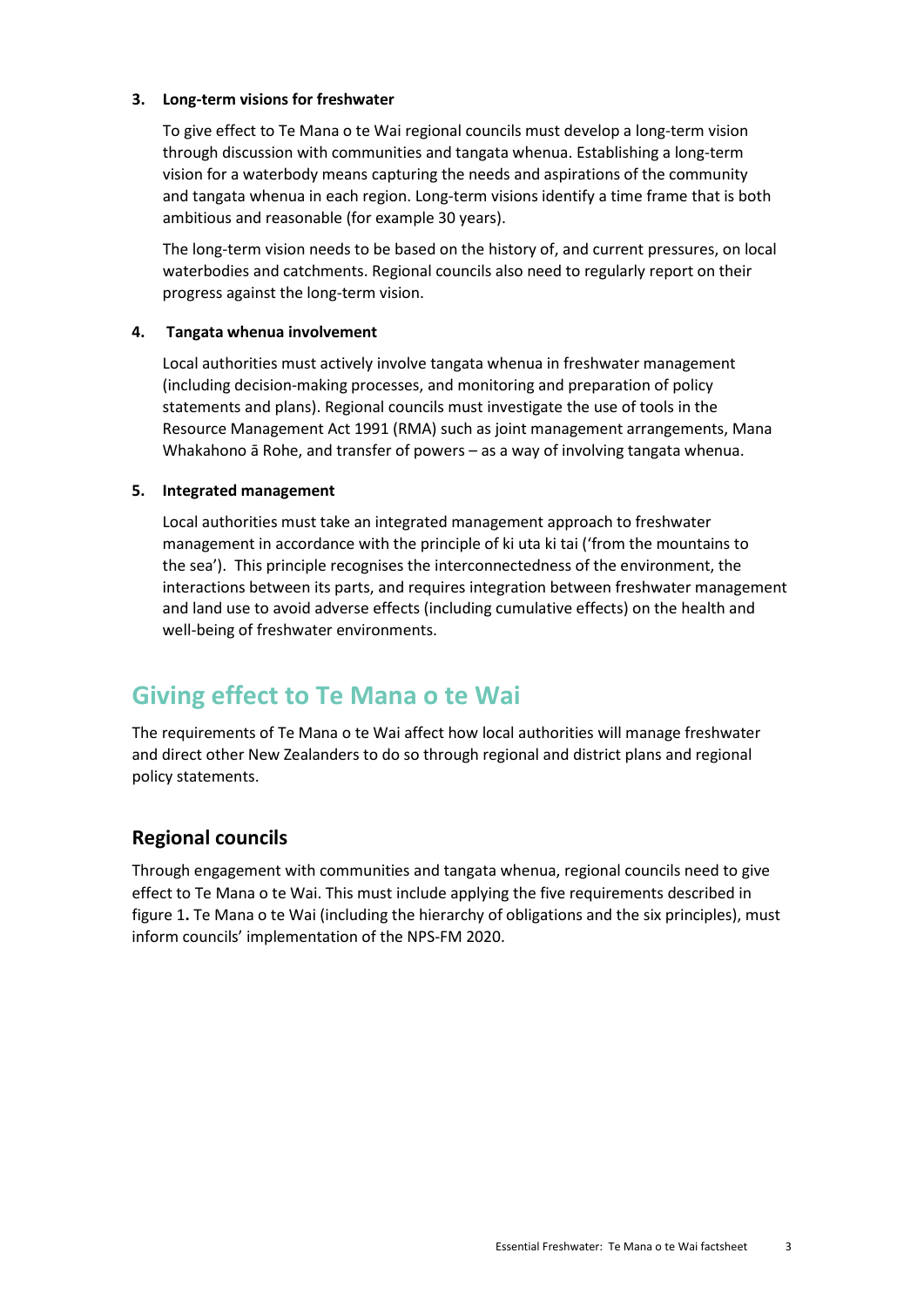Actively involve tangata whenua in freshwater management

Adopt an integrated approach, ki uta ki tai, to the management of freshwater

Enable the application of a diversity of systems of values and knowledge, such as mātauranga Māori, to the health and well-being of water bodies and freshwater ecosystems

Engage with communities and tangata whenua to identify long-term visions, environmental outcomes and other elements of the National Objectives Framework

Apply the hierarchy of obligations (when implementing the National Policy Statement for Freshwater Management 2020 requirements, including the National Objectives Framework)

#### **Figure 1: How regional councils must give effect to Te Mana o te Wai**

Councils must also give effect to Te Mana o te Wai when making or changing regional policy statements and plans by, for example:

- ensuring that their regional policy statements and plans reflect tangata whenua and communities' values
- stating in their regional policy statements the long-term vision that reflects people's values for the future of their waterbodies
- including an objective in its regional policy statement that describes how the management of freshwater in the region will give effect to Te Mana o te Wai.

### **Tangata whenua**

The NPS-FM 2020 intends for tangata whenua to be involved in the management of freshwater (including decision-making processes). Giving effect to Te Mana o te Wai requires local authorities to actively involve tangata whenua (to the extent they wish to be involved) in freshwater management.

In the context of waterbodies and freshwater ecosystems this means tangata whenua will, for example: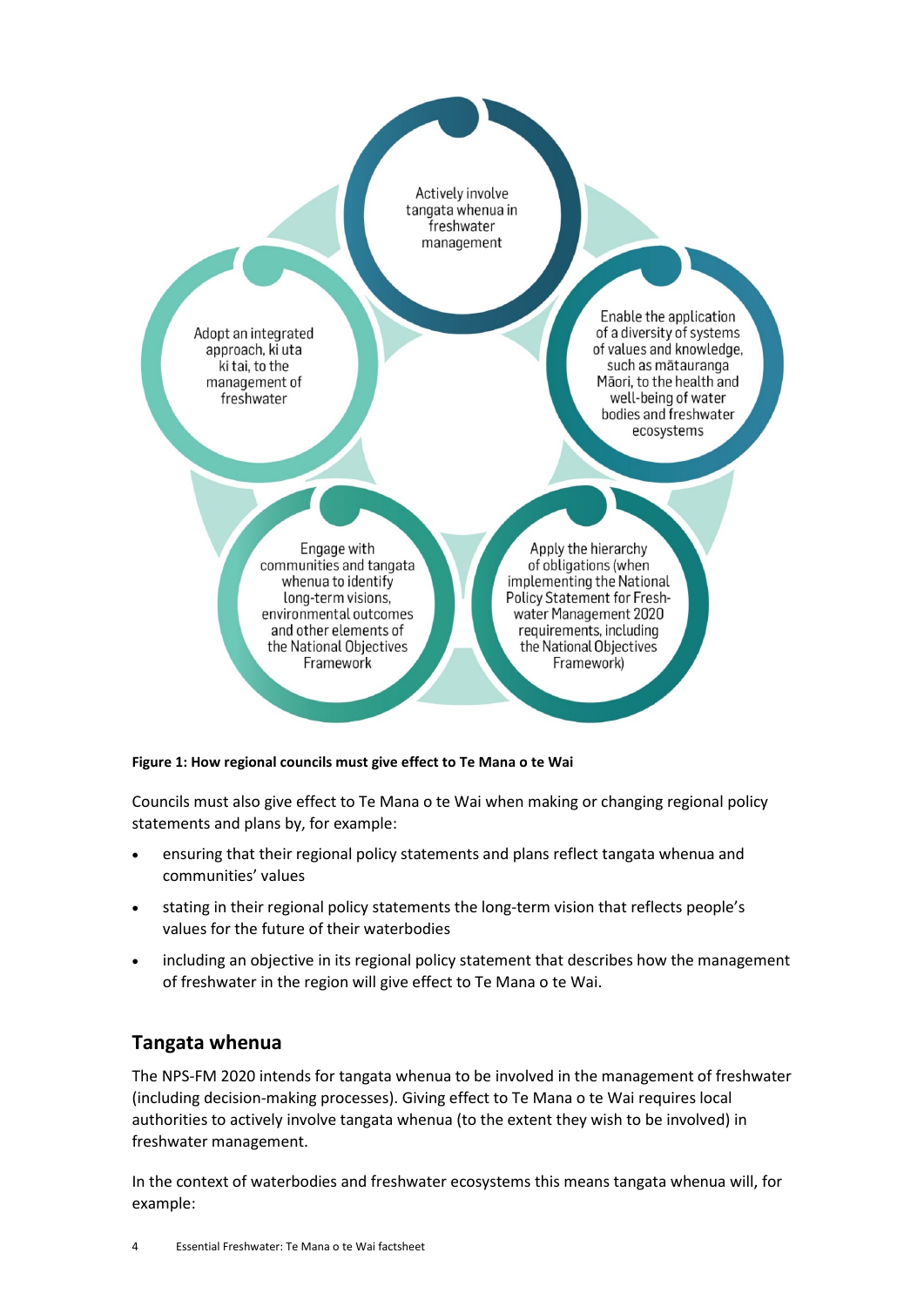- work with local authorities to identify matters that are important to them. This will include identifying both how Te Mana o te Wai will be applied locally and the outcomes that tangata whenua want for relevant waterbodies in the future
- be enabled to apply different systems of knowledge for freshwater care and be involved in monitoring (such as mātauranga Māori)
- work with regional councils to implement the **National Objectives Framework (NOF).**

#### **National Objectives Framework**

The National Objectives Framework (NOF) requires that every regional council identifies values for each freshwater management unit in its region; sets target attribute states, and flows and levels, for waterbodies; develops interventions (limits specified in rules, or action plans) to achieve the target attribute states, flows, and levels; monitors waterbodies and freshwater ecosystems; and takes steps if deterioration is detected.

### **Farmers and growers**

As key land-users in catchments, farmers and growers must manage land in relation to waterways in a way that complies with how Te Mana o te Wai is given effect to locally.

In order to give effect to Te Mana o te Wai, regional councils will develop rules for land-use and freshwater use that farmers and growers need to follow. Farmers and growers will be able to be part of this process through regional council plan development.

### **Communities**

Regional councils are responsible for engaging with communities to determine how Te Mana o te Wai applies to waterbodies and freshwater ecosystems in the region.

To meet this obligation councils and communities – including tangata whenua - will discuss the values and aspirations they hold for the freshwater bodies and ecosystems in their region. Communities will also have a key role in setting a long-term vision for their region.

## **Te Mana o te Wai applies to all freshwater management**

Te Mana o te Wai applies to all freshwater management, and not just the specific aspects of freshwater management referred to in this factsheet. Te Mana o te Wai informs all other parts of the Essential Freshwater package aimed at protecting the health and well-being of waterbodies and freshwater ecosystems.

## **More about the Essential Freshwater package**

The package includes a number of new provisions including:

- new **[National Environmental Standards for Freshwater](http://www.legislation.govt.nz/regulation/public/2020/0174/latest/LMS364099.html)**
- new **[stock exclusion regulations](http://www.legislation.govt.nz/regulation/public/2020/0175/latest/LMS379869.html)** under section 360 of the RMA